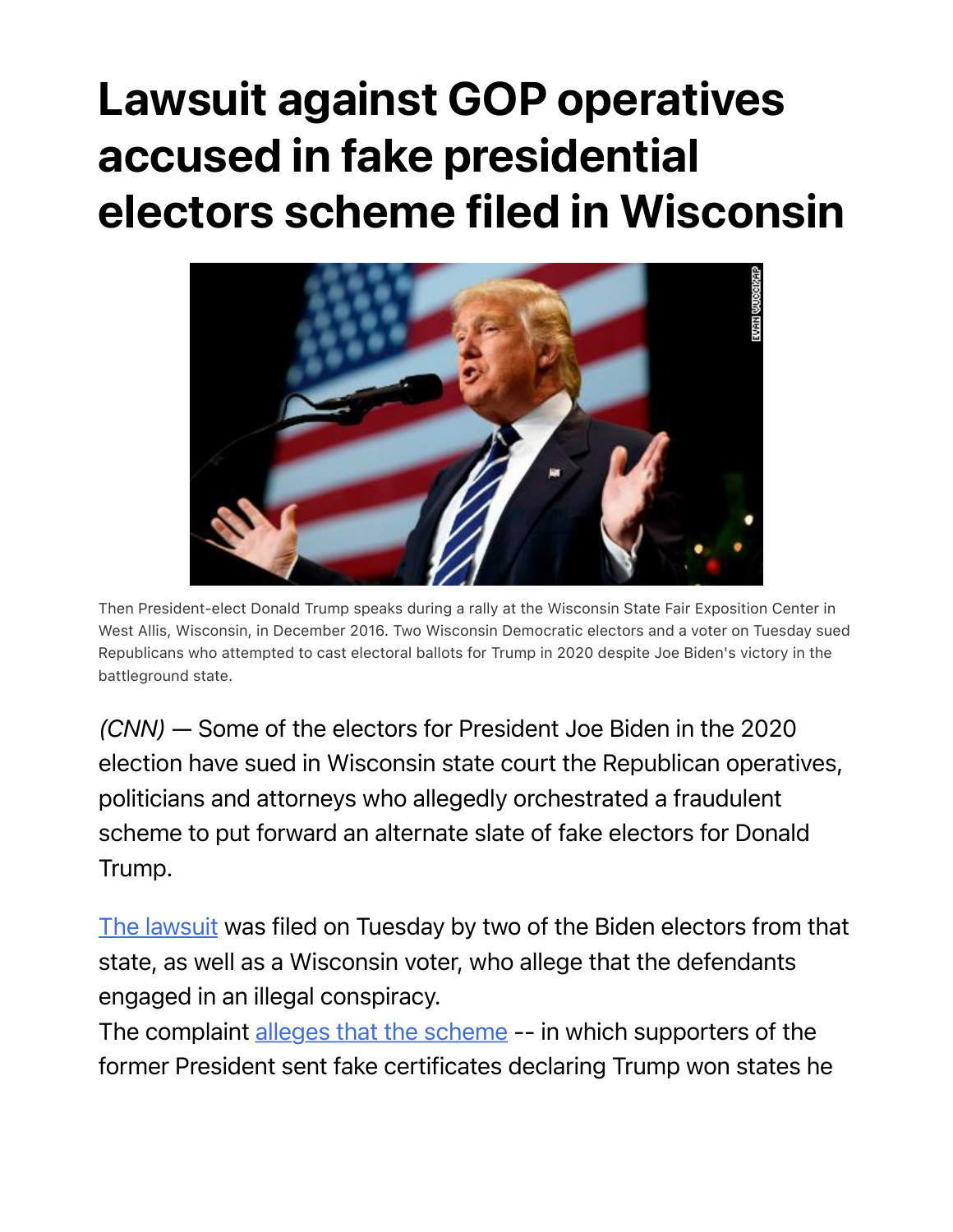had actually lost -- "caused permanent and irreparable damage to the country's political institutions generally, and to representative government in Wisconsin specifically."

"By spreading false allegations of widespread fraud, the scheme undermined -- and continues to undermine -- Wisconsin voters' faith in the integrity of their elections, and citizens' belief in the legitimacy of their government's authority," the plaintiffs said in the complaint, filed in Dane County Circuit Court.

The lawsuit is the first of its kind to seek accountability for those involved in a fake elector plot, according to the organizations spearheading it -- the Wisconsin-based nonprofit Law Forward and Georgetown University Law Center's Institute for Constitutional Advocacy and Protection. However, legal experts say the lawsuit is a longshot that will face major procedural hurdles in court.

The plaintiffs are seeking damages as well court orders declaring that the defendants acted unlawfully and blocking them from fraudulently putting themselves forward as presidential electors in a future election.

The two attorneys named as defendants did not respond to requests for comment, nor did several of the operatives and politicians put forward as fraudulent Wisconsin electors for whom contact information could be found.

The complaint alleges that they engaged in a civil conspiracy that "violated a number of civil and criminal laws," including a Wisconsin law setting out the process for choosing electors, another state law making it a felony to falsely assume to act as public officer and federal law prohibiting the corrupt obstruction of an official proceeding.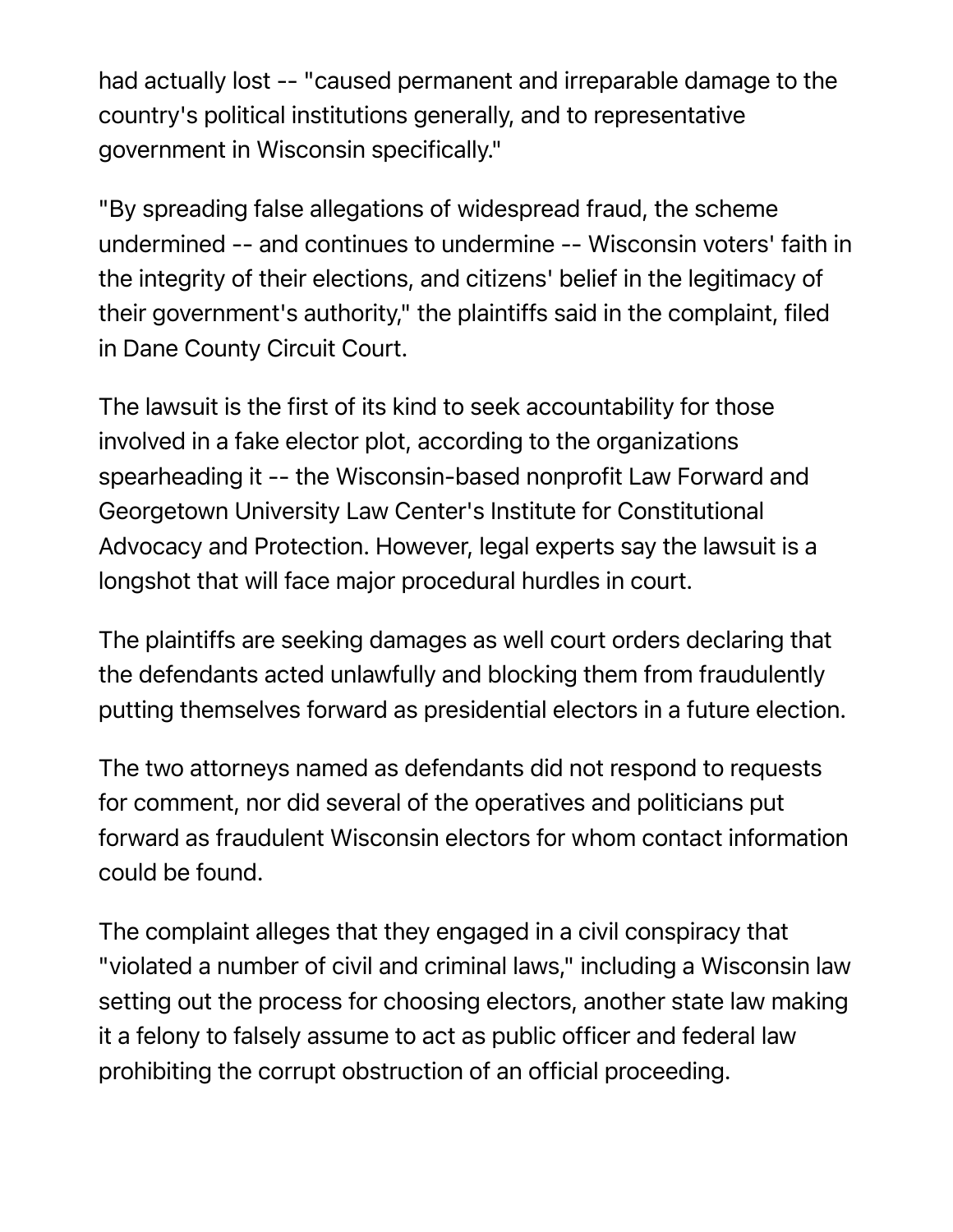They are also accused violating the Wisconsin Constitution and a Wisconsin public nuisance law that would entitle the plaintiffs to damages.

The complaint pointed to the ongoing, investigation into the 2020 election in Wisconsin backed by Republican state lawmakers and the push to decertify the 2020 results.

"These calls for decertification are well on their way to reaching the mainstream, and they will only grow louder as the next presidential election approaches. So too will support for the contention incorrect as a matter of law that state legislatures have plenary power to choose presidential electors, regardless of the outcome of the popular vote," the complaint said.

Legal experts told CNN they were skeptical of the lawsuit's chances. "A lot of what the plaintiffs complain about didn't result in particularized harm to these particular plaintiffs," said Michael Morley, the Sheila M. McDevitt Professor at Florida State University's College of Law.

He said the court might conclude that, whatever dispute there was over who should be put forward as electors after the 2020 election, it was settled years ago. Morley added that, if a court dismissed this lawsuit, "that should not be taken as a vindication of anything that the defendants did."

Franita Tolson, vice dean and professor at the University of Southern California Gould School of Law, also said that the injury alleged by the plaintiffs was too speculative for the suit to be successful.

"In reality, the fraudulent electors caused damage to Wisconsin as a polity rather than to these particular plaintiffs, making it unlikely that a